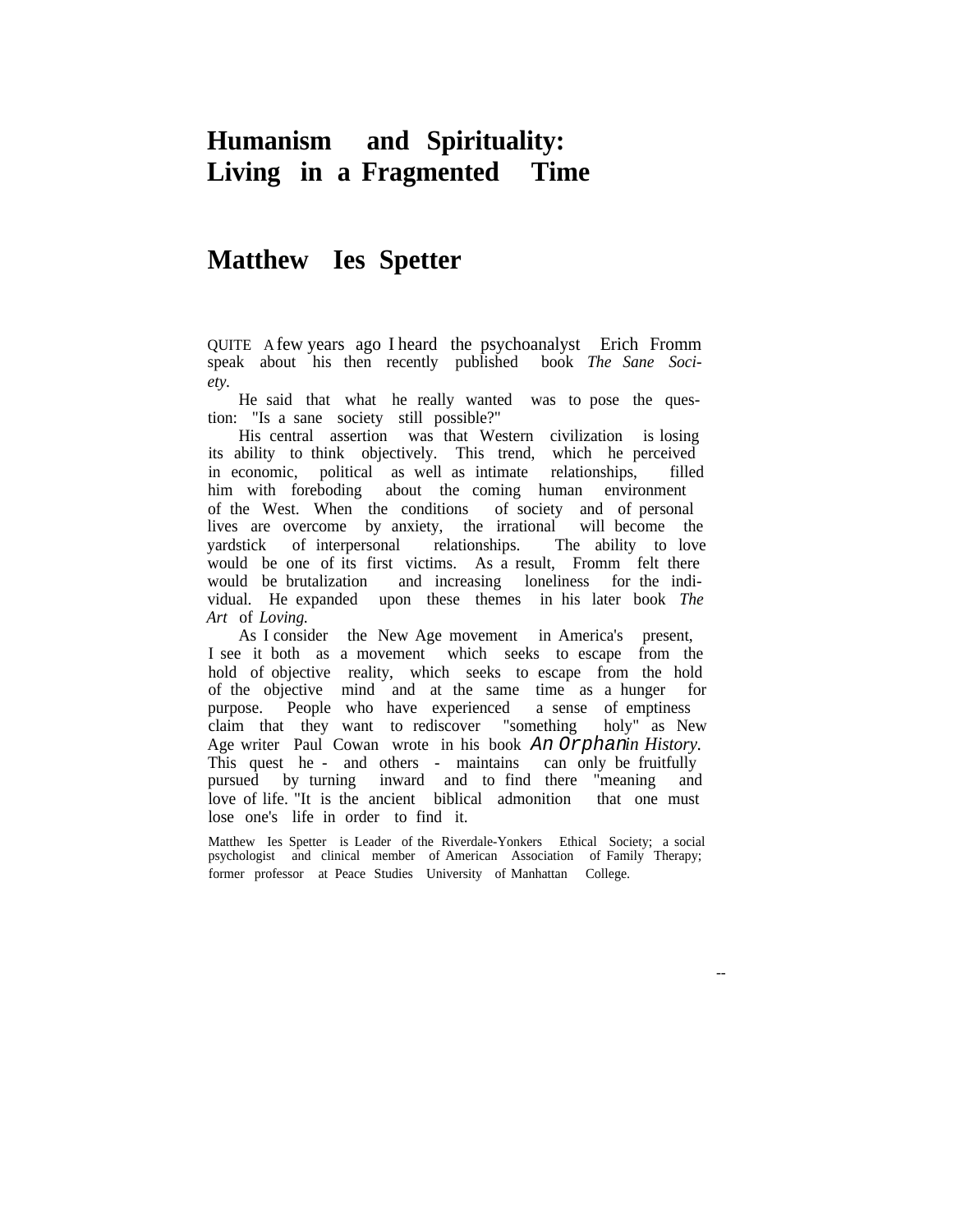The nature of that quest is based upon the belief that an utterly private dimension will in the end produce a sense of community with all that exists. Therein lies supposedly the promise of developing alternatives to mass culture and mass civilization. It is here that lies the fundamental difference between an ethical humanist point of View and the New Age cult.

In Ethical Culture the search for meaning is based upon the relational as the essence of the sacred. We are what we are with others. There is no revelation of wholeness by contemplation.

That is the moral commitment of the unique person; it is the dynamic force by which to be a good influence in the world. Being so engaged - that is by ethical activation - one may also discover and intensify one's own moral growth. To be human means to touch the edge of possibility of the elements of the shared life. It requires choice. It is what Martin Buber meant by saying that the essence of the human encounter is dialogue and that "community is where community *happens."*

Can a saner human order be built by inwardness, the "silence" of the Zen Buddhist model for example? Does individualism suffice to build the social organs and institutions that rescue the person from the encroachment of mass ciVilization? The ethical-humanist proposition would be that it proposition would be that it cannot!

Without a growing reality of interconnectedness of lives with lives, of families with families and communities with communities, the consciousness of a "better" world will not prevail. Human wholeness is not born in "splendid isolation, ... but in the give and take within the team structures of which we are a part in our homes, our work and our communities. It is the religious brought down to earth, the sacred built but not miraculously bestowed. The personal search which is so dominant in New Age writings is to the humanist but the beginning of what faith in the human potential urges us to be engaged in. What matters to us are human origins, the functional affirmation of the worth of the person in the down to earth reality of one's life. There is no preordained meaning. Meaning has to be created by *how* we live.

We do not deny other faith systems but our own is primarily involved in making our lives ethically vital. That is our ultimate responsibility flowing from the claim of our human status. A humanist accepts no exterior power, no inevitability for good to triumph.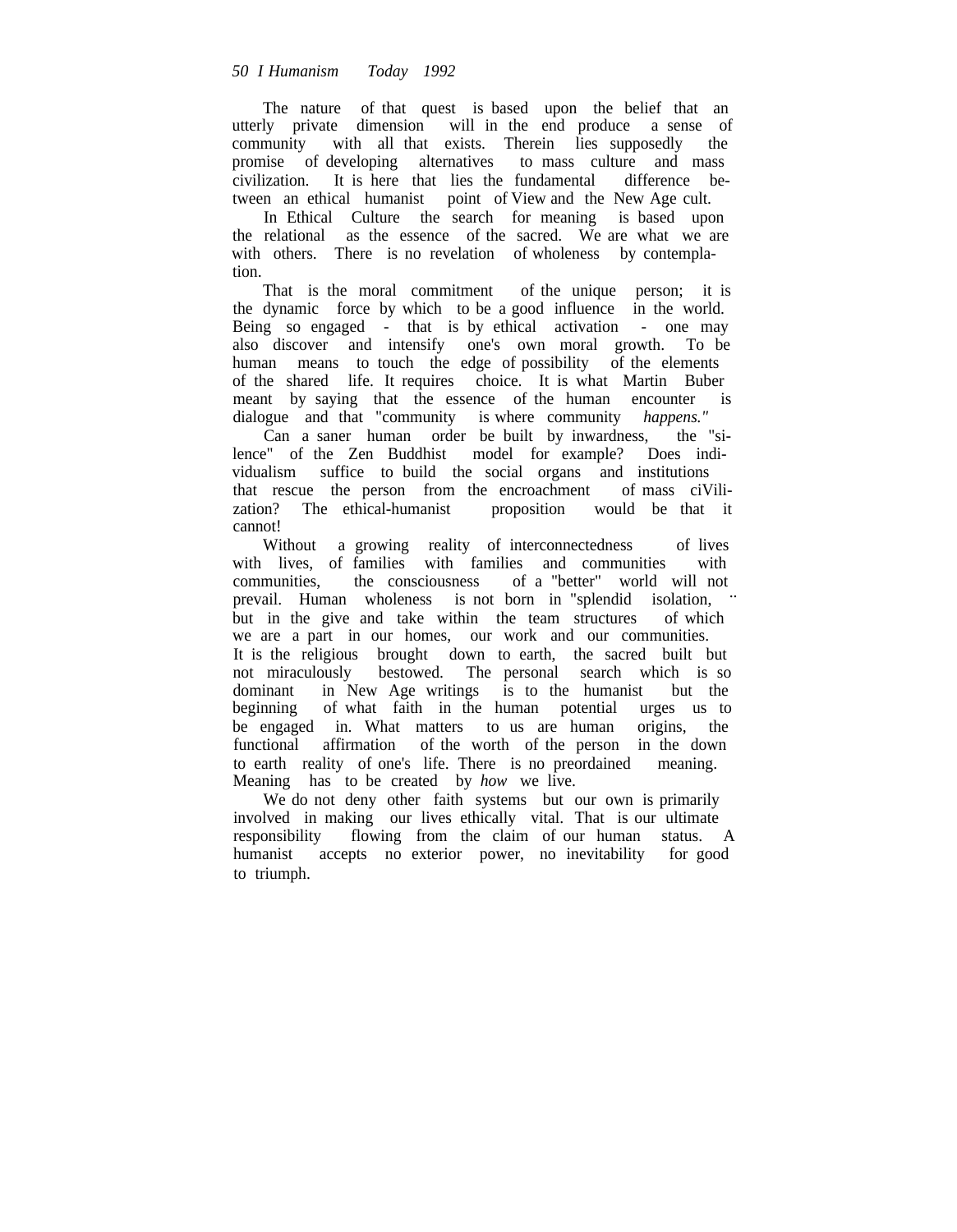#### Beyond Abstraction

When one looks at human history as an abstraction the picture is grim. One can be easily paralyzed by pessimism. I do not know what "world history" means, and I don't think anyone knows or is smart enough to make such a judgment. But as a humanist and an agnostic, I do know that there is an urge in people to live and build. I cannot derive encouragement from an abstract image like "world history" but I can find meaning and encouragement from the way I choose to live my life. When we do that we are no longer mesmerized by the abstractions but concentrate instead upon what each of us can do in good relationship with others  $-\frac{1}{x}$  that is the base line of humanist religion. What each of us needs is concrete involvement in creating a better life; each of us where we stand and with whatever personal resources we have of caring, of life, or courage. This is also true of families and entire communities - how men and women nurture each other. The good and the universal must always begin locally, in that personal realm of any genuine ideal. There never has been such a religion of human initiative before, a human attempt to distill meaning out of the universe, just as no one has yet lived in a peaceful world community. But because we can imagine the possibility, we can believe in and we can work for it. This is what William James meant by speaking of the "leap of faith. " Without that, nothing changes. I always say this to people who tell me they are "tired liberals." Tired of what? Faith of what is better will bring it about. We are not gods and goddesses, but we *can* find paths to a life with meaning and substance.

Living in a metropolis like New York one is witness every day to the ability to endure, to make something of one's life.<br>Beyond all the diversity in people's backgrounds the over-Beyond all the diversity in people's backgrounds whelming majority of us live together as human beings. Often we pass through the barriers of problems and heartbreak, because beneath it all there is great fortitude: that of parents trying to raise their children well; that of husbands and wives caring for each other as they grow old; or that of a younger generation overcoming the discouragements of an irrational economy which threatens their well-being. Yes, we hear most of all on the news about the aberrations, the horror stories, the crimes, the despair and squalor. And yet, in their common, down-to-earth lives millions preserve their sensitivity, their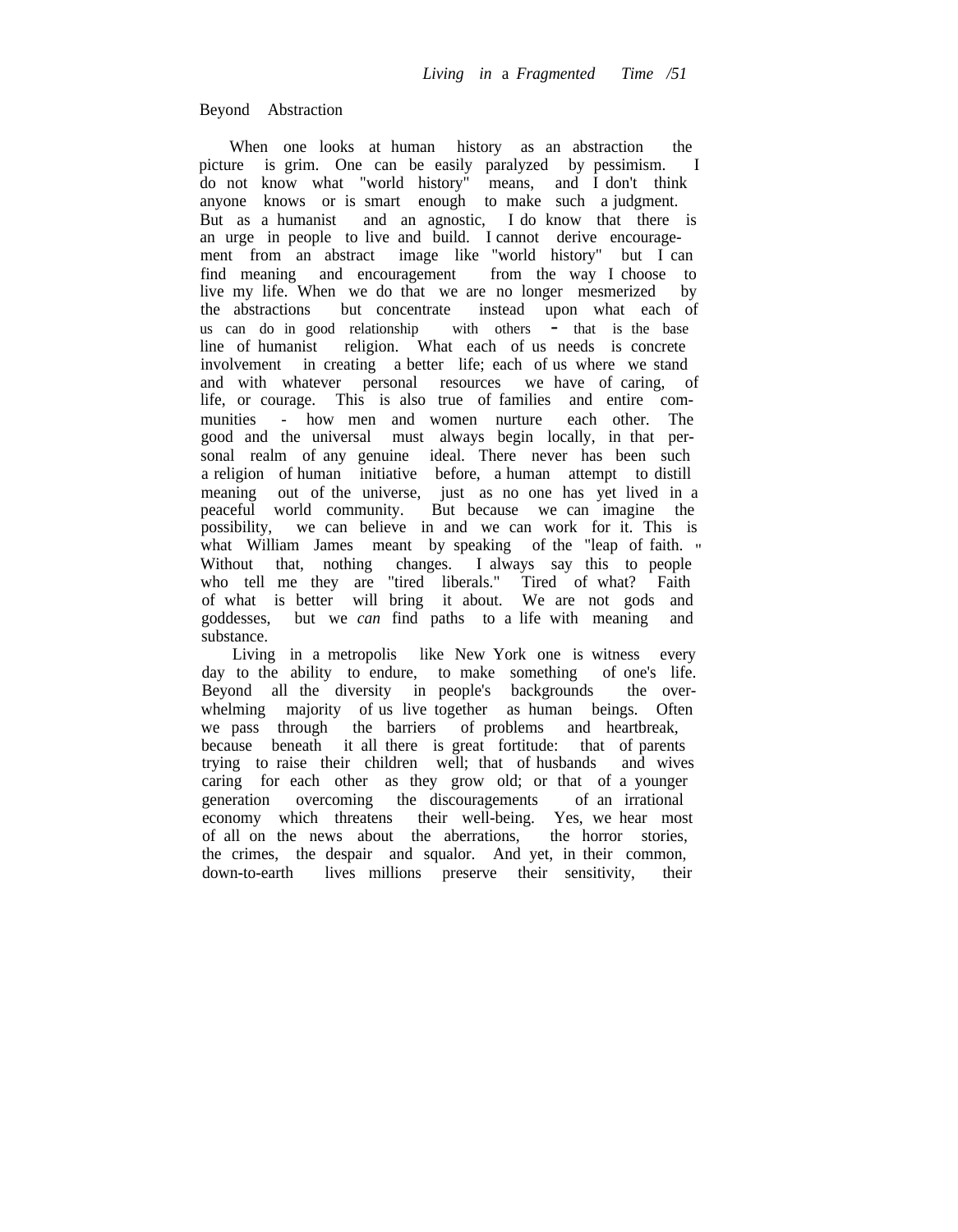concern for others, and their determination to uphold a moral quality in their lives against all that so easily degrades and demeans.

The personal destinies of these many millions and the destiny of our world as a whole are part and parcel of the overarching human effort throughout the ages to keep life sacred, to shelter humanity from the darkness of disintegration and despair.

There are many examples of truly heroic actions. Think of these three young men who threw their bodies against the tanks in Moscow to stop the reactionary putsch. But there are also the courage and dignity of so-called "ordinary people." I am thinking of a family in which, after a perfectly normal first child, a second child was born severely handicapped and emotionally undeveloped. Because of the recognition of that boy's right to love and affection, because of his full acceptance into the mainstream of that family, both he and his older sister became a splendid team of youngsters. But it took courage and maturity for the parents to show that both children were equally important. And it became more poignant and dramatic when a third child was born, in perfect health, and that child became the special little sister to the handicapped boy. Love, when extended without condition makes the difference. Shared responsibility and involvement of father and mother turned the burdens of that family into a marvelous challenge that elevated all of them. So much incredible courage goes unheralded, yet it exists.

I was made acutely aware of this while visiting one of our members in a hospital, when I wandered quite by accident into the department of the chronically  $\mathbf{u}_1$ . Here were people who knew they would probably leave the hospital only in one fashion. One could feel the pain and affliction, the severe limitations imposed upon them for as long as they continue to live. A man called me over to his bed, and pointing to where his leg had been amputated he simply said, "Three years, three years." I felt almost ashamed to walk out of that area, after having observed such courage beyond all courage - a will to live, an unspeakable stamina for life.

Shared Universe

But also in less dramatic circumstances each of us has to find out what we live for. It is solitary labor. Yet we are members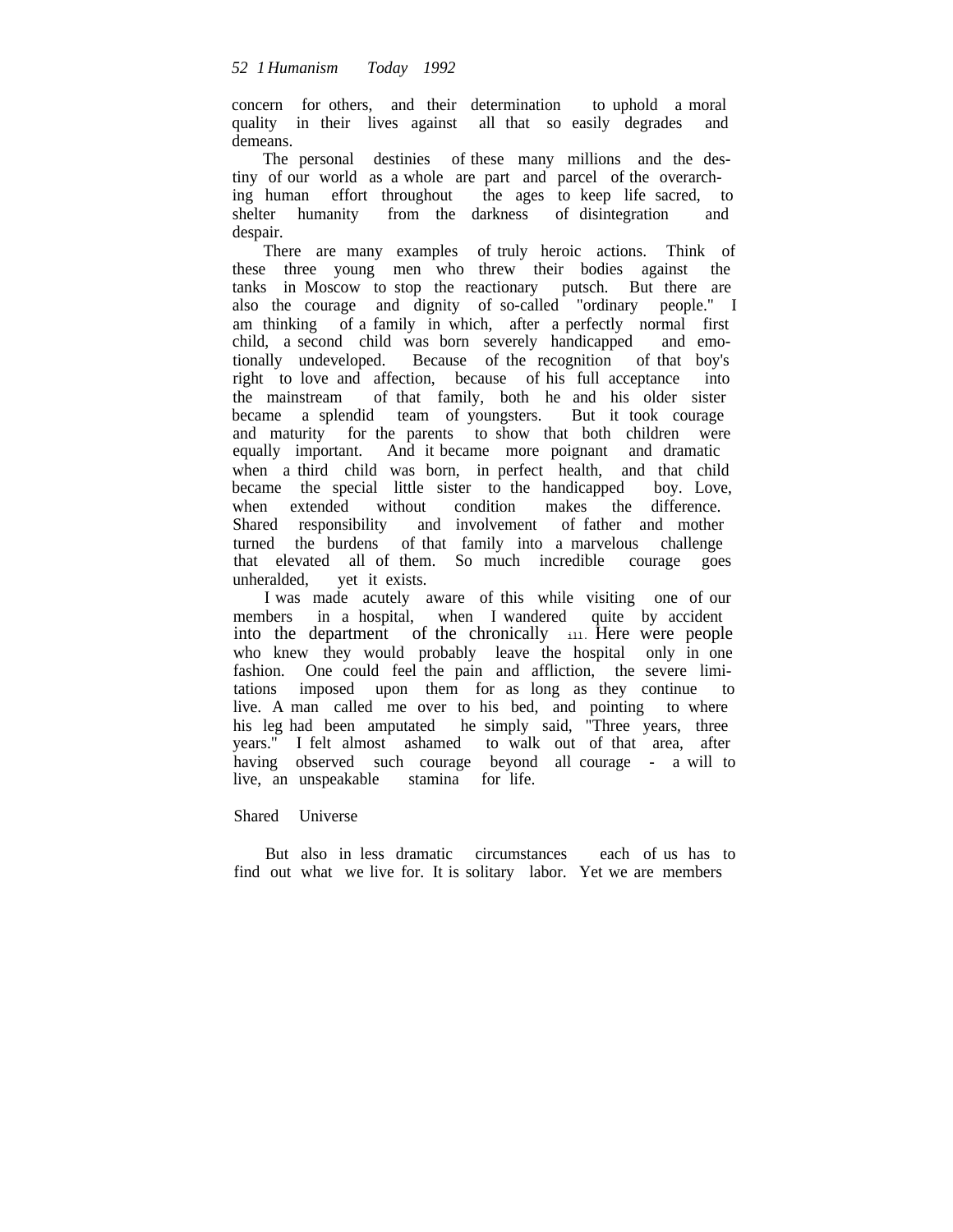of a greater purposing community. By "greater" I do not mean greater in numbers, but rather greater in sensitivity, greater in understanding, greater in feeling the other truely as neighbor, greater in humility and consciousness abou t each other.

When I refer to "personal destiny" and "what we live for," I have a specific humanist framework in mind. We are all part of one life-impulse. Our essential ground is the same: we all come from father and mothers. Therefore, our ultimate destiny is similar, is one with all that exists. Together with all others we are part of all the good and the pain of existence, of all the striving and hoping and in the end of all death. Therefore, we must derive our courage and our strength from one another as we are bound up in each other's lives.

Our destinies are not just determined by accidents of existence. They are also determined by how we choose to guide our lives - by what values, by what faith, by what qualities. In this, we can sustain one another, so that there will be a balance in our expectations and a sense of proportion about our triumphs and our losses. Our needs as human beings are much the same. But what we can hope for - our dreams and what we do about them - is up to us, to our practice of using life-affirming norms. Without sharing those aspirations, we are only half alive. But when we share both our joys and our sorrows, we can help build a capacity of growth to deal with real life situations. Survival within a shared universe of caring is what gives us the substance to live.

The ancient Greeks thought that each one of us, when we are born, is given the gift of an attending spirt. That spirit would guide each person to his destiny. They called that spirit our *Daimon.* But it was not just a gift. It was given to each person as a challenge to grow progressively more mature, more humane and more alert in realizing one's potential as a sharing, committed man or woman.

At the center of that obligation is the need to discover one's worthiness as a person in one's own right - to become a person of conscience and a person capable of love, of quality and responsibility, or soundness in one's relationships. The values for which we are responsible guide us to our destiny. In short, a life in harmony with one's deepest self, happiness and satisfaction derived from the good way one aims to live one's own destiny one's own *Daimon.*

<sup>1</sup> A.D. Black, et.al, Human Relations in a Divided World, NYSEC, March 12, 1978 (Address)

~-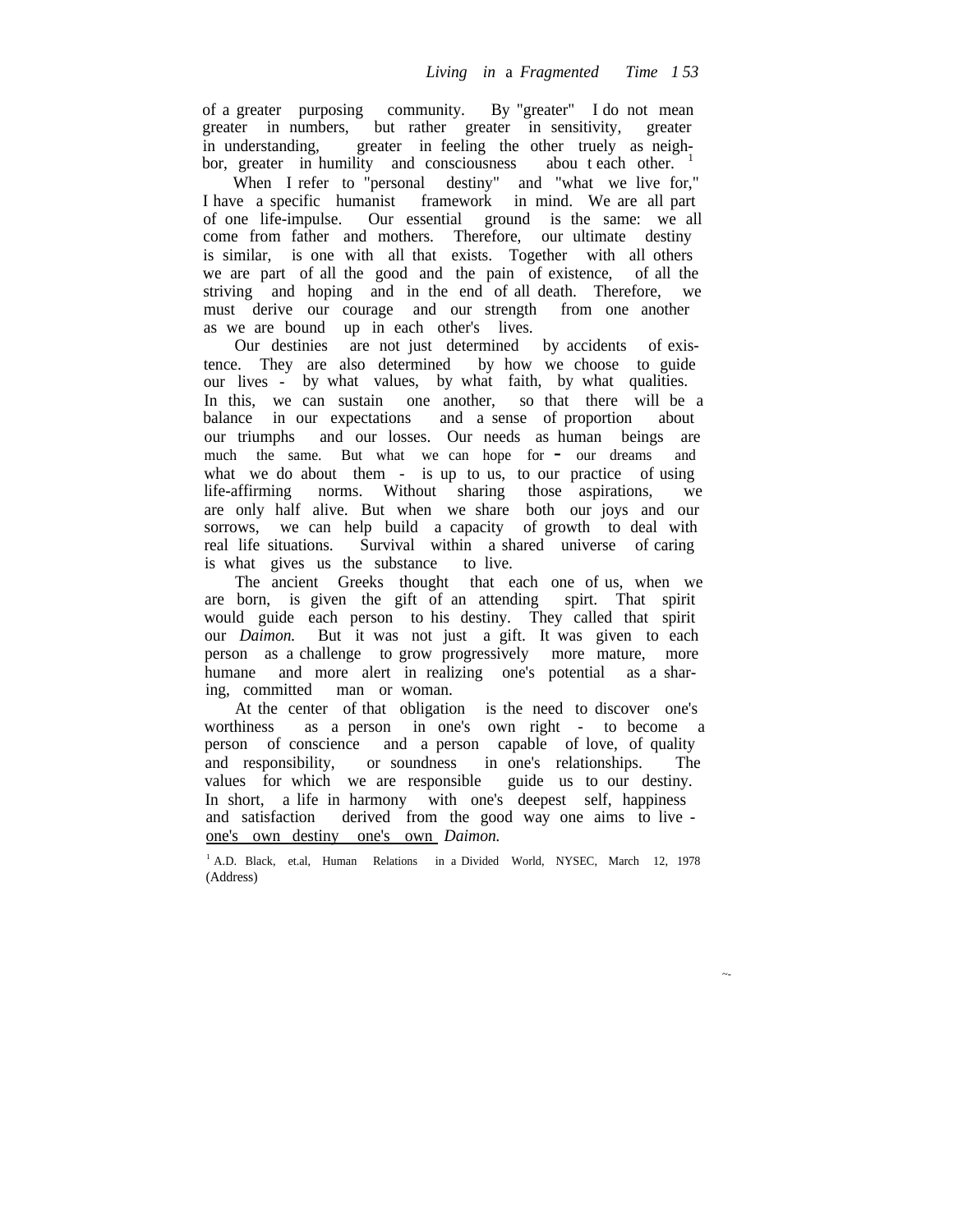Of course that is very different from the Jewish, Christian or Islamic way of thinking, which hold that each life belongs not to the individual but to God. God imposes his external authority upon the individual and thereby determines his destiny. The humanist way seeks to internalize the good-standards not imposed by fear of the all-powerful God, or by guilt. This entire philosophy is splendidly detailed in a book by a former colleague, David Norton, now a Professor of Philosophy at the University of Delaware. <sup>2</sup> Norton mentions an ancient Greek legend. Sculptors in pre-hellenic times used to make small statues of a half-God called Silenus. It was a potbellied half-God, no splendid Adonis. But the bust of Silenus revealed a hidden truth. Inside the clay was a golden figurine to be discovered only when the bust was opened. Beneath the clay lies the essence of life, the summum of our person, the *Daimon* of our destiny. Every person is in fact a Silenus, ordinary in appearance and a bit flawed on the outside, but pure gold within. "Pure gold" in the sense that each of us must live out his own truths, each of us has to live out his own commitment to integrity, to those real qualities worth living for. And so more and more we are able to affirm the worth of those we share our lives with, complementing each other as men and women, as parents and children bringing out the "pure gold" in each other. Here you have the courage and the ability to love, which are the central premises of Ethical religion - "live, so as to evoke the best that lives in others and thereby have a chance to promote that best in yourself as well. "

Our sense of self worth comes from encouraging that same self worth in the lives we touch, not by worship, not by prayers, but by a process of human growth - a culture of ethical values. Not the show, not the imitation of others. But rather by discovering the rock bottom truth about yourself and by being aware that the gift of *Daimon,* the spirit that guides you - that this gift is there for you as an obligation to fulfill your life's possibilities. Whether you are applauded by the world or not, you will have made your trust in yourself manifest, open, clear.

We are not tragic heroes because one day we will all die. We are potentially affirming human beings, endowed with the capacity to pit that which we have faith in against the often brutal fate that life can subject us to.

<sup>2</sup> David L. Norton, *Personal Destinies,* Princeton University Press, Princeton, N.J., 1986

-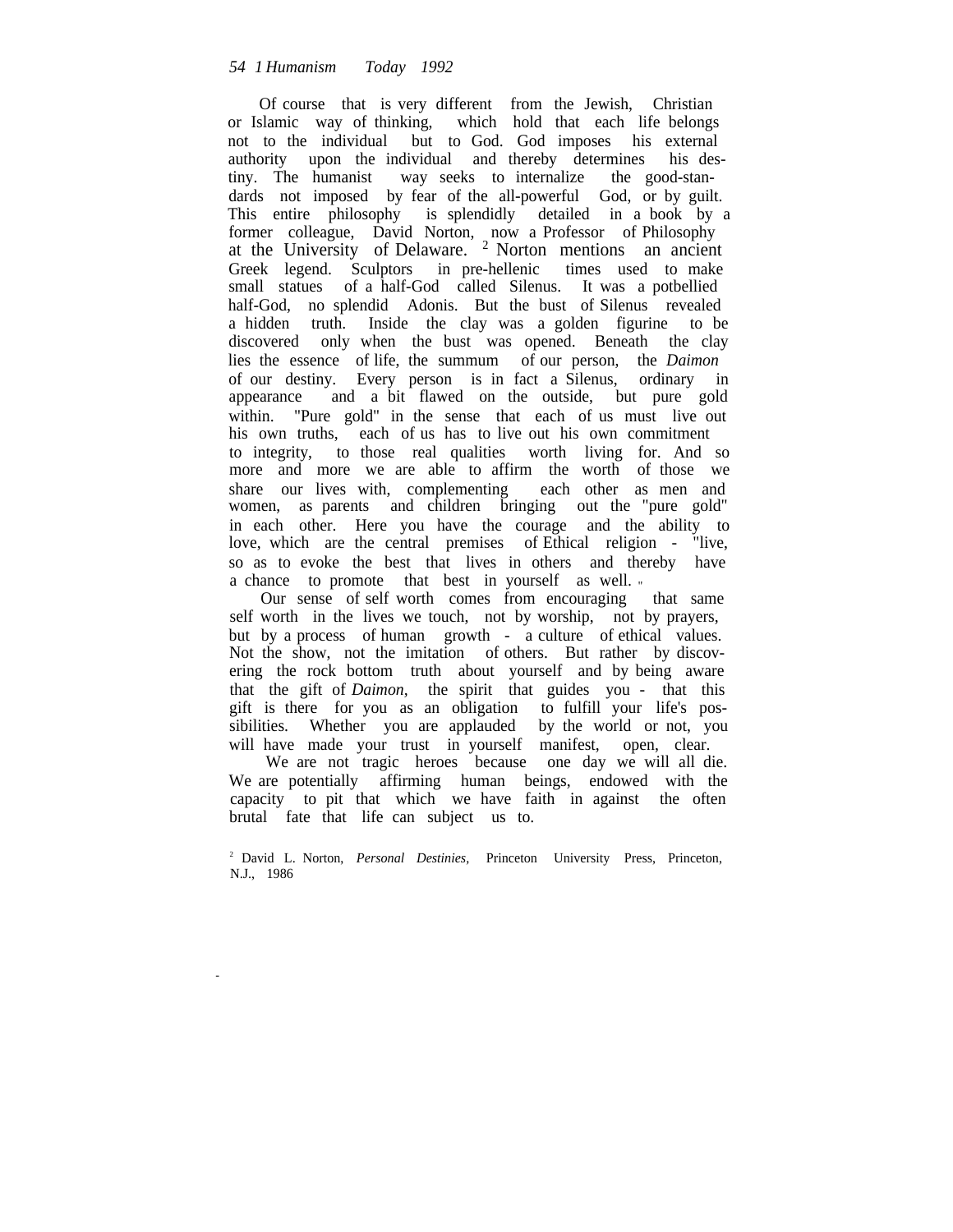I am reminded here of an article in the *Journal* of *the Academy for Religion* and *Mental Health* which referred to the fact that nurses may help seriously ill people accept a changed self-image because of what a patient has to face in a totally altered reality. In that sense each of us is that half-God Silenus: the clay that will be broken open. It is in the midst of great suffering that what we really are, as this man, this woman, in our essence - will become clear. And so at happy times life's content is radically changed, as when a woman had given birth. It is but too easily assumed that by her very nature a new mother will know how to deal with totally changed roles. Interacting with one's baby does not only mean cuddling or diaper changing and feeding. It also means revealing to oneself "giving" qualities - emotional requirements which are very demanding. The so-called "post-partum depression" is often the result of too much pressure to adjust. If ever, that is the time when supportive encouragement can make all the difference. The ocean of change which has taken place needs verifying, needs finding out what the new life demands in depth as well as what this life needs in daily care.

But what we live for is often only clear to us as intuition,<br>a perception of ourselves and the relationship we have to as a perception of ourselves and the relationship others who are central to us. Life, whether in joy or in sadness, calls for the clear revealing of the heart, the deepest feelings made clear amidst so much that is unchartered, so much for which we are not really prepared. Many of us, as the poet Roethke wrote, have "to take our waking slow" so that "by going, we learn where to go."

For in fact there are two destinies impacting on each one of us. There is our personal realm, what we make of our lives and how we navigate through all the problems and heartaches each of us encounters. There is the larger issue of the destiny of our communities, our nation and the world.

These two destinies are intertwined but they are not the same. We live in a fragmented time, a time in which it is very hard to keep a sense of wholeness.

#### Is our society coming apart?

Often one feels as if things are coming apart. Mter recent riots in Crown heights someone asked my opinion about what she felt was rising anti-semitism among the black community. I gave her as my opinion that what happened in Brooklyn

-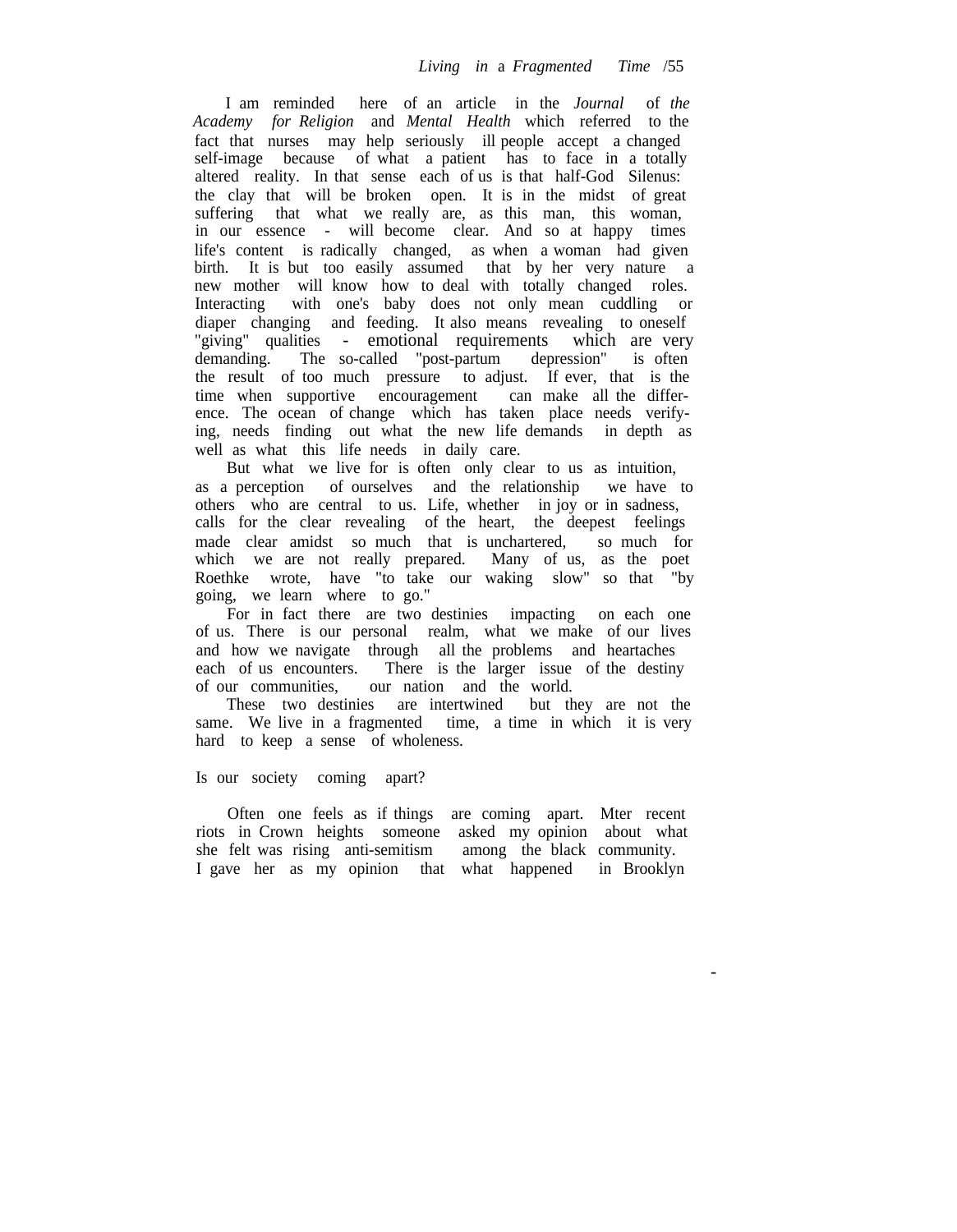was only on the surface a question of race or religion. In fact, the causes of destructiveness and violence are social and economic - hopelessness, with nearly 60% of black young people dropouts and unemployed. This creates a ready-made mob, whether in New York, Los Angeles or Washington, DC. This is not to excuse brutality and crime. Nor does it sanction the idiocy of rioters screaming "Heil Hitler," knowing that this will provoke utter anxiety in any Jewish group.

Here we have two historically victimized groups, each with its own history of pain, its isolation from the rest of society and its pattern of living in a given neighborhood with tightly drawn territorial lines. But hate and pain are the outcome of social, ideological and religious separation. Hate and rage are not preordained historical necessities. They are fabricated by the irrational and can be swept away by those with a social conscience who act to bring people together in their essential humanity.

The fact remains that a young Rabbinical student from Australia was lynched by a gang of black men. The fact remains that anti-semitic utterances have become condoned in some black circles, that Aids is blamed on Jewish physicians, that Louis Farakan and AI Sharpton are riding high. The person who had asked for my opinion was not satisifed with my response. "Jews were prominent in the civil rights struggle," she said. "How could black people hate us so much?" She continued, "What I am afraid of is that I will learn to hate as well, because I am terribly afraid and I want to l~sh back." What this woman fears applies to many other Americans. Think of the riotous behavior of pro-life demonstrators in Wichita, Kansas. This was not a proclamation of rights, but a demonstration of willful rage and hate, sometimes physical violence. Think of the violence propagated toward millions of the young by hard rock singers, their contempt of women, especially their celebration of disjointed minds. Violent crime, the plague of rape - all of these are expressions of rage. Hostile, abusive crowds at sport events excited by players who physically assault each other on the field or on the ice-skating rink. Some players even go after particularly abusive fans in the stands. There is a great deal of unbridled rage around, a great deal of wanting to inflict pain upon others, and feeling entitled to do so. A sympton mirrored by the mere fact that we have wife-battering clinics! Race seeks a target, and the easiest target is always the one closest by. We see that in the destruction and van-

--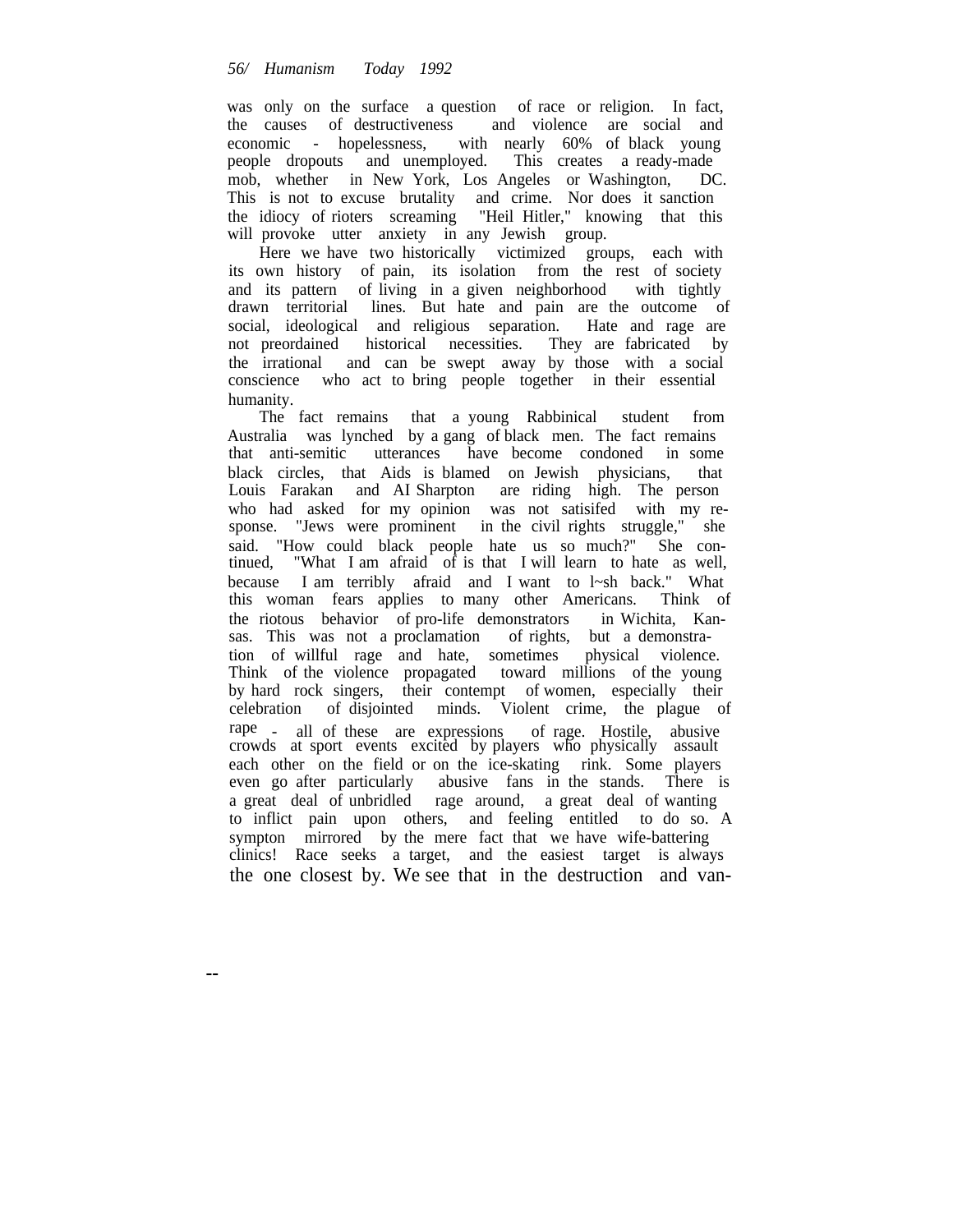dalism we have had to deal with here at our Society again this summer. With social and public services being curtailed, with unemployment and poverty epidemic, we can only wait with trepidation for the irrational to explode - to become larger and deeper.

But is that the destiny of America? It is a question as old as human civiliztion. Can reason and shared purpose overcome the wild impulses of alienation and destructiveness? It is an age-old drama again played out in Europe, in Asia and Africa, as new nations arise and passion and prejudice set group against group, religion against religion, tribe against tribe.

A remarkable analysis of the cause of the irrational today can be found in the latest book by the British philosopher Isaiah Berlin of Oxford University. He called his book *The Crooked Timber* of *Humanity.* <sup>3</sup> That strange title is based on a saying by the German philosopher Immanuel Kant. Wrote Kant, "Out of timber so crooked as that from which the human being is made, nothing entirely straight can be hoped to be built." (1784)

Berlin does not use the word "crooked" as meaning dishonest, but rather in terms of the paradoxes and contradictions in people. His main concern is in finding out why our generation has had to live a relentless procession of murderous tyrannies such as Fascism, Nazism and Bolshevism, and why today nationalism and racism are increasing. AIl these twisted ideas began with concepts in people's heads.

In Berlin's view ethics is simply concerned with how people treat each other "how life should be lived, what men and women should be and do." What values they live by, what they think their brief lives are *for.*

# People Molded by Ideology

If that is the core of it all, what then in our make-up is responsible for injustice, cruelty, people using each other? Berlin's questions are relevant to anyone who has lived as a conscious human being through two world wars, the bestialities of Hitler and Stalin and the death of 55 million people, mostly defenseless civilians, in World War II alone.

One cause is the delusion that there is only one true

3 *The Crooked Timber* of *Humanity,* Alfred A. Knopf NY, 1991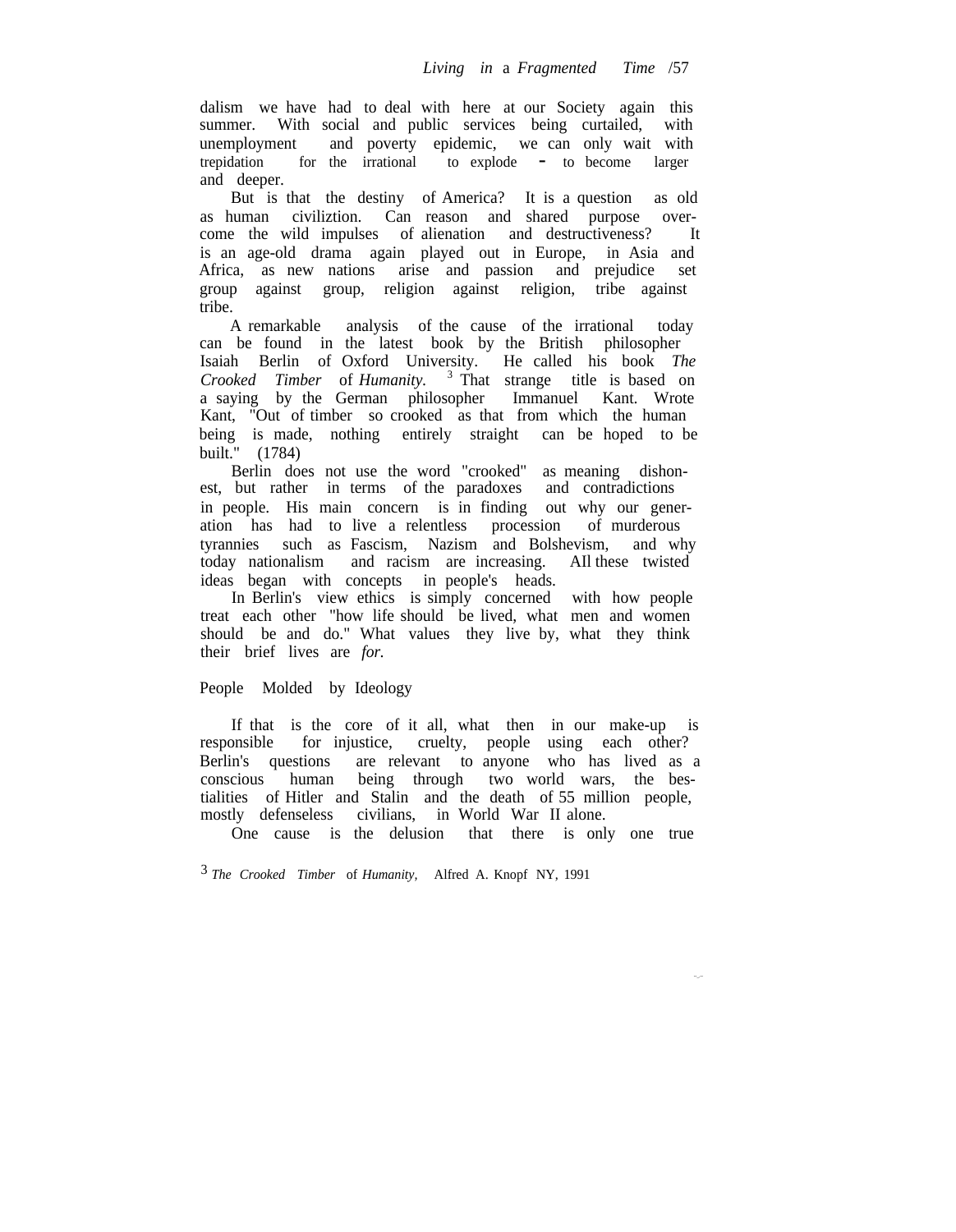answer to the human situation; another, strongly held among both Fascists and Bolsheviks was that their ideology alone determined historical evolution, and that people therefore had to be molded to reach this blessed state of paradise on earth as determined by their ideologists.

Another major cause is the rebellion against reason, an authoritarian assumption that human beings cannot be trusted with freedom. As one critic of the Enlightenment, the Frenchman Joseph De Maistre, wrote, "in the whole vast dome of living nature there reigns only open violence... (Man's) destructive hand spares nothing that lives. He kills to obtain food, and he kills to clothe himself, he kills to adorn himself; he kills to attack; he kills to instruct himself and he kills to amuse himself; he kills to kill. "

That dark vision of the irrational in human nature is certainly not strange to us who live in this worst of all centuries. The entire earth, wrote De Maistre, is but an altar "for blood sacrifice. " Therefore people need the strong hand of authority like, e.g., the Roman Catholic Church. They are by nature incapable of ruling themselves. This stress upon the impotence of man's better qualities was no doubt at the heart of Nazism and Fascism. As Hitler said in one of his speeches to a group of young people, "I want you to regain the good conscience about cruelty. "The Aryan "race" had to be vital to rule - human nature had to be changed.

Obviously, the ideas at the foundation of America's beginnings were a direct challenge to these visions of the vitalistic irrational. Here was the proud proclamation that every human being, just for *being* had natural rights which no one could take away from him - "Life, Liberty and the Pursuit of Happiness." "We hold these truths to be self-evident, that all men are created equal: that they are endowed by their creator with certain inalienable rights That was a giant step forward in human evolution (and yet slavery persisted for another 90 years!) .

Here was an optimistic vision of humankind, of possibility, of reason infused by knowledge. Yet the counterforces were never really overcome. The mystical and the tribal remained just as strong and so it is even today. Even today Billy Graham can draw 250,000 people into Central Park with a message of superstition, or submission to the gods, to an imaginary Father as the condition for being saved in the world to come. "Mankind has sinned" and New York is. Graham said, "the

---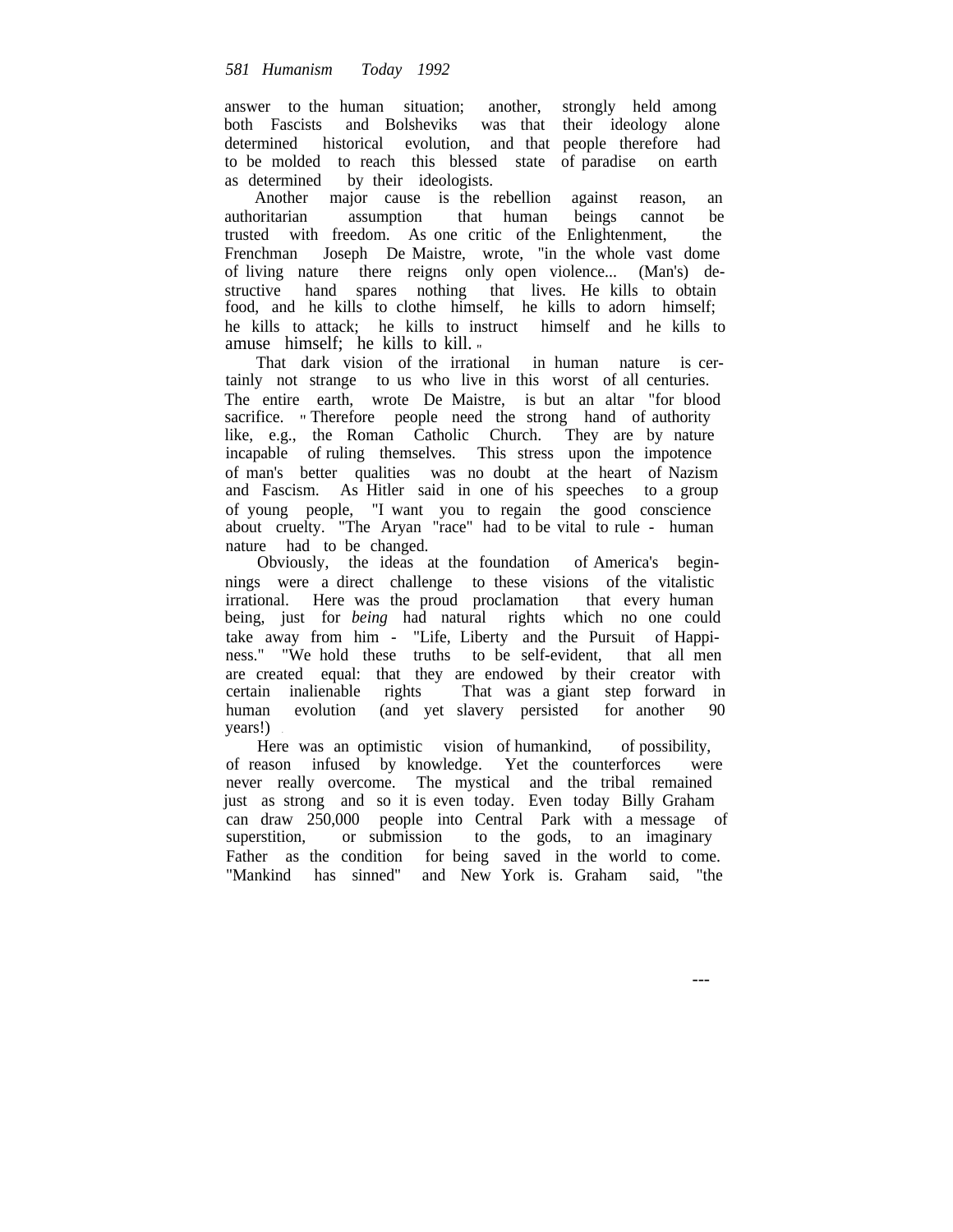Sodom and Gomorrah" of the world. Only faith in the blood of Christ can wash away our sins. Without that conversion we will certainly be destroyed. It is the same anti-Enlightenment philosophy as that of the 18th Century French philosopher I mentioned - who saw the human being as a destroyer and a killer - basically unworthy.

Marxism began as a defense against such reaction, but in the Soviet model it became a nationalistic, oppressive antireason tyranny. Isaiah Berlin's conclusion is that we see today an even more intense nationalism worldwide and that technology and science have had very little impact upon collective human behavior. He sees that the longing for mystical, authority-directed social bonds are still stronger than the benign internationalism of a United Nations.

### The Paradox

Of course there are today also more hopeful signs. Among many young people there is a desire for a smaller simpler social context rather than the gigantic scope of the manipulated, corporate society we live in. But nationalism and ethnic chauvinism are persistent also. Groups such as the Lubavitchers are typical of people who in their anxiety seek no new world, but long for ancient and supposedly simpler times and who thus insulate themselves from the rest of the world. We can see it in the countries breaking away from Communist rule both in the USSR and in Yugoslavia. We see the reemergence of anti-semitism as a political movement in Poland even though there are no Jews living there. The paradox of the "crooked timber of humanity" lies in that people who seek to overcome earlier humiliation and suffering often revert back to the very anti-social practices that enslaved them earlier. Certainly for us, as humanists, this is a crucial challenge, namely, how to make the legacy of the Enlightenment strong and relevant once more. None of this is simple.

In an excellent essay, Professor AIain Touraine <sup>4</sup> of France called our present time the era of democratization. But as we see in Eastern Europe democratization can lead to uncontrolled chaos in the streets, as recently happened again in Rumania. Liberal democracy depends for its survival upon agreed-upon social and ethical principles. Otherwise

*4 In Rackham Report,* School of Graduate Studies, University of Michigan, Summer, 1991.

 $\sim$ \_-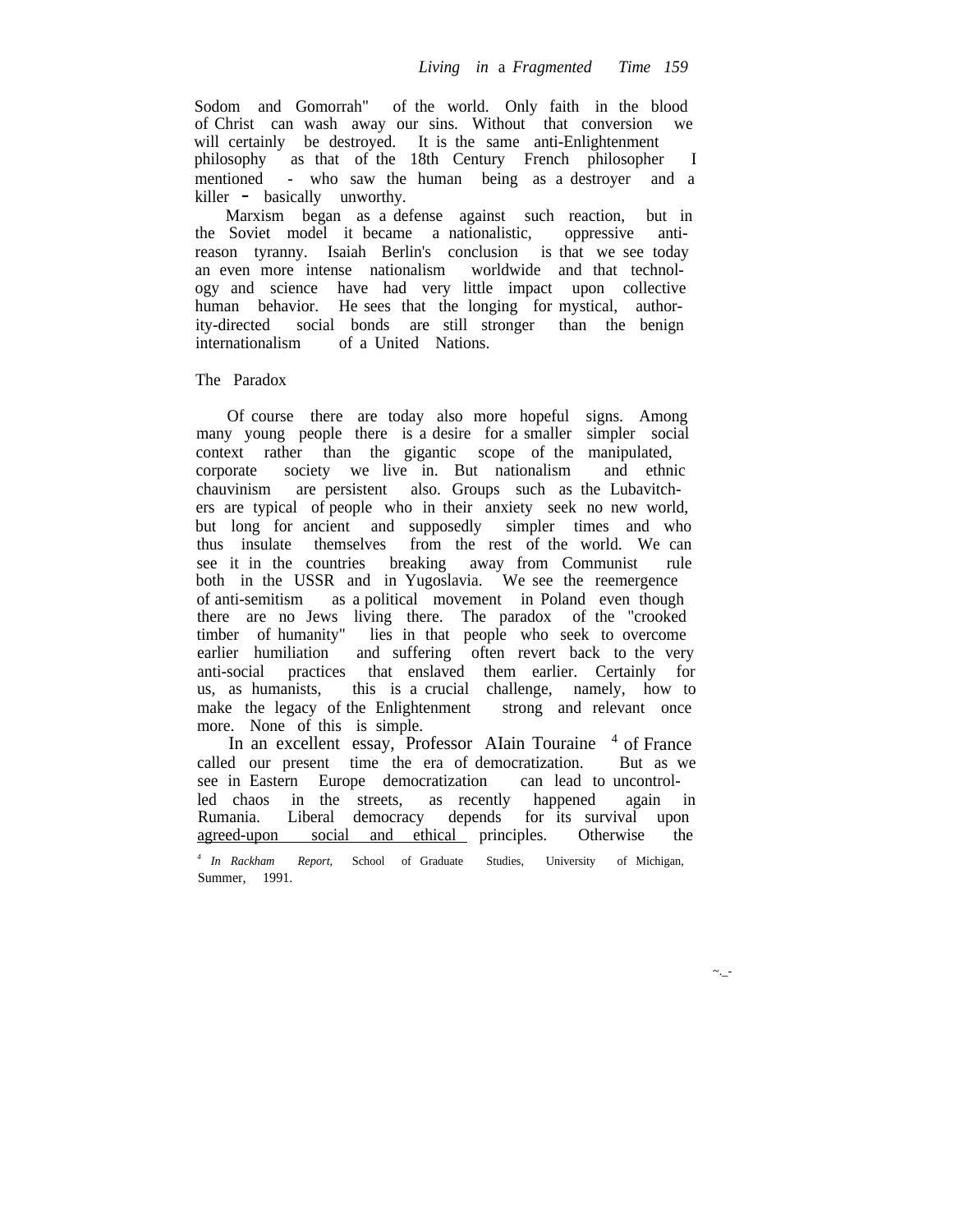process can very well turn against itself. Paradoxically, the process of democratization and political freedom can lead to new oppression since people recently liberated have no experience with political parties or the balance of power necessary for liberty's survival. Democracy is a fragile flower, easilyover-<br>come by unrestrained nationalism. There is a need for new nationalism. There is a need for new moral convictions, Professor Touraine writes, to overcome unbridled control. Since many former bureaucrats are still in power the newly emerging nations, liberated from the Communist yoke, remain threatened by disruptive forces that feed upon chaos and uncertainty. Democratization requires a responsible socia-ethical basis if democracy is to flourish as an adjunct to human dignity, the safeguarding of human rights and economic opportunity.

It is significant to me that just this past year we have had<br>Ethical Humanist groups join us in Hungary, Rumania, groups join us in Hungary, Rumania, Czechoslovakia, the Soviet Union and China.

# A New World Ethic

It would be silly to engage in light-hearted optimism. History could repeat itself in Europe, the ghosts of the past certainly have not departed. That turbulent small nation, Serbia, played a crucial role in unleashing World War I.

Here in the U.S. it could be that Mr. Bush is as blind as Herbert Hoover was in declaring that "prosperity is just around the corner," when in fact the economic indicators are pointing downward. AIl this is a possible and clear cut danger. The human species is rarely entirely out of the woods!

But on the positive side one can say people the world over have started to realize that a new world ethic is needed. We do not need one religion or one ideology, we need new binding norms for living: values and ideals and goals, the realization of human promise and human well-being. I can have respect for the person who says that all values must begin with a faith in God, the God who made man in his own image. But then this person has to take into account all the crimes committed in the name of all the different gods, all the frightful errors in terms of faith, truth, human sexuality and so forth.

On the other hand, if I believe that a new world ethic is needed I have a similar task. Since my thinking bypasses the belief in a God-Father, since I state my belief in the innate worth of the human being as such, I have to deal with the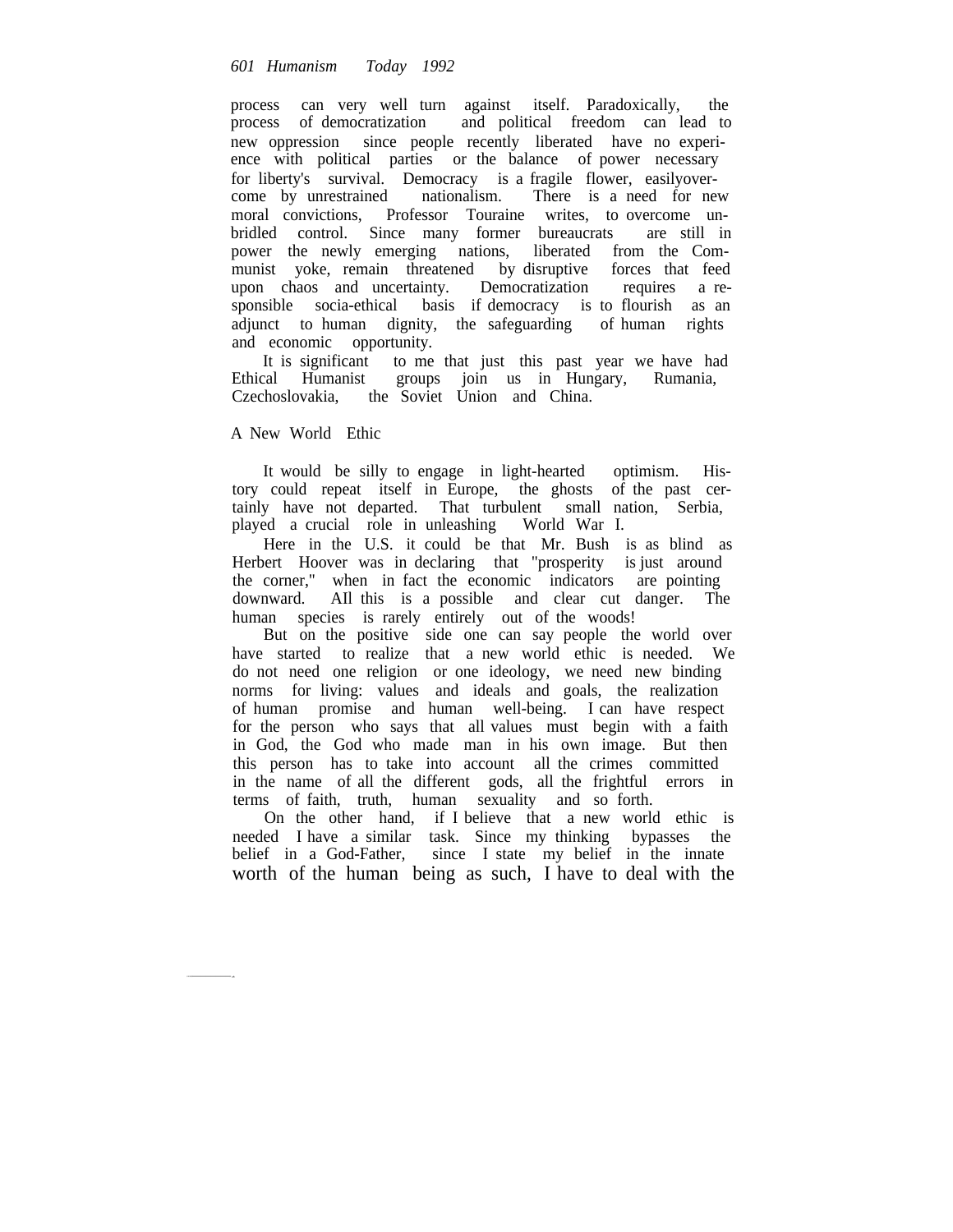inequities, iniquities, cruelties and irrationalities of the world. Both the God-believer and the man-centered Humanist can find each other in fulfilling concrete obligations and tasks here on earth. We can differ in the creed, but we can unite in the deed. That is why our Ethical Culture movement has held wisely I think - that we welcome into our midst those who consider Ethical Humanism as a religious way of life as well as those who see it mainly as their world view, their "Lebens-Anschauung." In the face ofthis, it seems confusing, but probing deeper it makes great sense to so unite people who have ideals and who want to better human destiny here and now.

Many of us settle for no positive affirmations. We hang on but too easily to different kinds of negativisms, complaints, even cynical doubts. Many people settle for too little and expect too little of themselves. When we do not keep faith with what our human destiny promises we become emotionally and spiritually impoverished. Lowering the level of our expectations is a poor way of dealing with our lives. We should not be less than what we can be, both for ourselves and for others. Recently I reread that immensely moving book *Hope Against Hope* written by Nadezhda Mandelstam. She was the widow of one of the most gifted Russian poets, Osip Mandelstam, who was destroyed in one of Stalin's concentration camps. Mrs. Mandelstam's book is a handbook on human dignity in the midst of terrible sorrow and injustice. She did not give up, for her own sake and in tribute to her husband's goodness and courage. She described how at times all she could do was scream out her pain. She wrote, "to scream, this pitiful sound... is a concentrated expression of the last vestige of one's human dignity. It is a (human) way of leaving a trace of telling people how he lived and died. By his scream he asserts his right to live, sends a message to the outside world demanding help calling for resistance. If nothing else is left, one must at least scream. Silence is the real crime against one's humanity."5

I quote this because of the profound power which it transmits to us. Not the power which the heavens proclaim, but the power insisting upon our part in this world - the human power. The root of the word "human" is the Latin word "humus" which means earth, clay, dust. We are all bound to one another by the "mortar" of that origin.6 It binds us to those we love

<sup>5</sup> *In* Hope *Against* Hope, Atheneum, NY, 1970

<sup>6</sup> In ANew Humanism F. Forrester Church (ReI.*Humanism,* Vol.XXV,Winter, 1991)